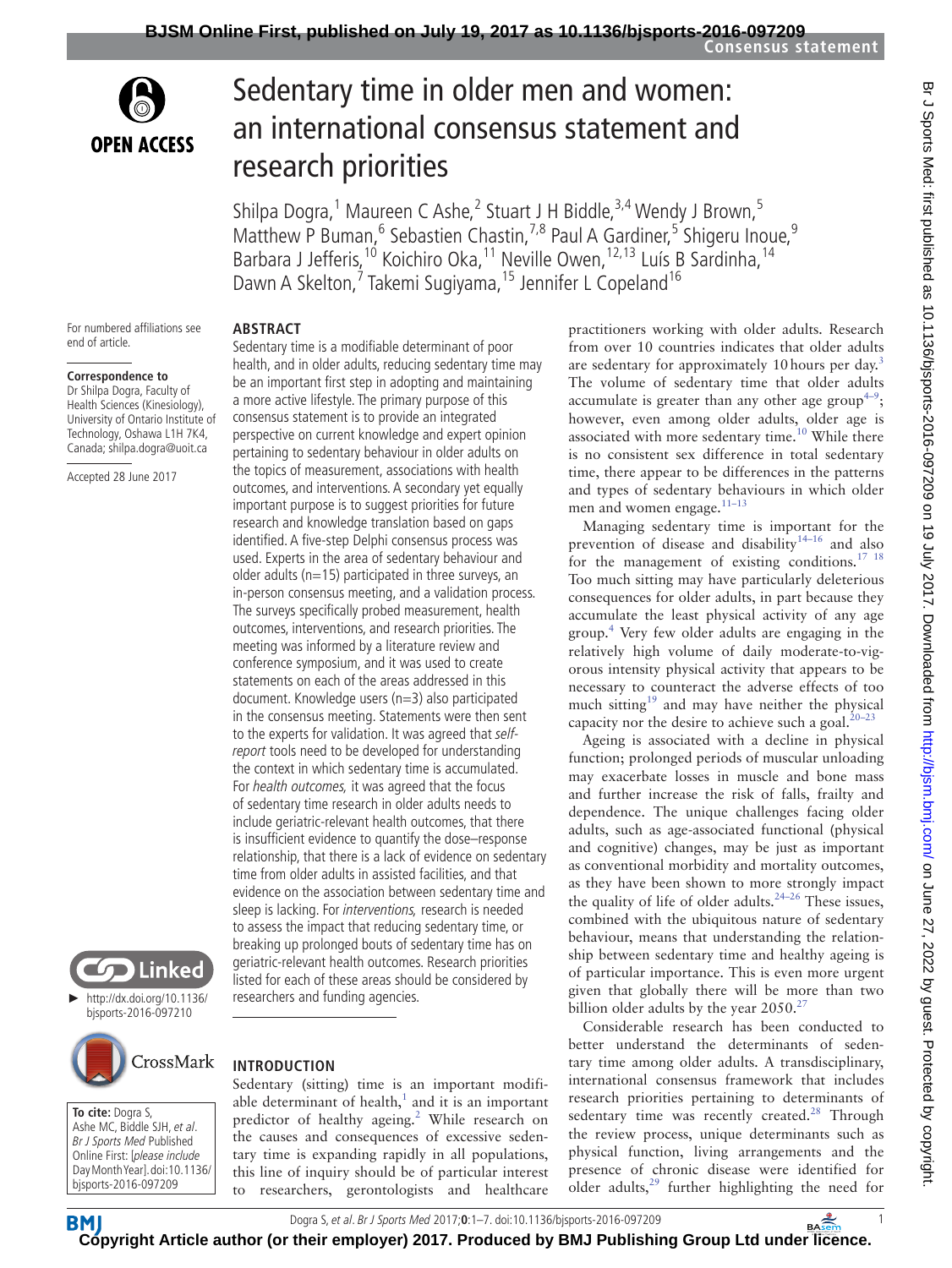age-specific research in this area. To further advance this age-specific research, perspective is needed on measurement techniques and the current state of knowledge on the impact of sedentary time on healthy ageing.

This consensus statement was generated by 15 researchers from five countries across four continents. All group members were researchers in the area of sedentary time among older adults, with expertise in physiology, psychology/behaviour change, public health, rehabilitation, measurement of sedentary time and/or epidemiology. The purpose of this statement is, first, to provide an integrated perspective on current knowledge and expert opinion on three main issues as they relate to older men and women: (1) the validity/reliability of self-reported sedentary time measures compared with objectively measured data; (2) existing knowledge of health consequences associated with sedentary time, including dose response; and (3) interventions that show promise for reducing sedentary time. To advance the study of sedentary time and healthy ageing at a pace that reflects the demands of rapid population ageing, research priorities must be established. Thus, a second purpose was to identify 5-year research priorities for the field and provide information that is relevant for practitioners and other knowledge users concerned with improving the health of older men and women.

# **Methods**

#### **Terminology**

For this statement, older adults were those aged 60 years and older[.30](#page-5-14) However, it should be noted that older adults have a range of functional abilities that do not necessarily correlate with chronological age. Therefore, older adults across the mobility spectrum and, those living in different settings (community-dwelling vs various levels of assisted living) were considered.

Throughout this consensus statement, we use the term 'sedentary time' to describe time spent in a seated or reclining posture with low energy expenditure. This is a widely accepted defini-tion of sedentary time<sup>[31](#page-5-15)</sup>; however, it is important to note that much of the available research evidence is not, as yet, derived from the use of measurement tools that can explicitly identify posture or behaviours during sedentary time. Sedentary time is a multifaceted construct. There are many different types of sedentary behaviours (eg, watching TV, reading or transportation), and they can occur in different domains or settings (eg, home or work), at different times of day, alone or with others.<sup>3</sup> The context of sedentary time is an important consideration for research on health outcomes and the development of interventions.

### **Process**

This consensus statement was created using a standard Delphi consensus process that was led by SD and JLC.<sup>33 34</sup> In accordance with recommendations, experts in the field of sedentary time and ageing were identified through PubMed searches and through recommendations from previously identified experts. Twenty-six experts were initially sent an invitation to participate in the consensus process. Of these, 13 experts agreed to participate (in addition to SD and JLC). All these experts regularly publish in the area and appropriately represent a breadth of perspectives on the topics included in this statement.

The Delphi process consisted of three surveys, an in-person consensus meeting, and expert validation. Step one consisted of a survey of six open-ended questions related to each of the areas of interest. They were stated as follows:

- What is the validity/reliability of self-reported sedentary time compared with objectively measured sedentary time in older men and women?
- What is the range of health consequences and the dose of sedentary time associated with these consequences in older men and women?
- What intervention strategies have shown promise in reducing sedentary time among older men and women?
- What are the important age, sex (biological) and gender (sociocultural) differences in sedentary time?
- What are the priorities for future research?
- What are the priorities for knowledge translation and what are the key messages we can disseminate at this time?

The question pertaining to sex and gender was specifically included due to growing concerns over the inappropriate use of these terms in health research and their impact on the interpretation of findings.[35 36](#page-5-18) Sex is a set of biological attributes (physical and physiological) in humans, while gender refers to social constructs that cannot be defined using binary terms.<sup>[37](#page-5-19)</sup>

Data from step one were qualitatively analysed and categorised into themes that then informed the development of the second survey. In step two, a survey with a series of statements on the same issues were presented using Likert scales and statements for ranking. Results from step two were used to inform the next survey. In step three, the survey used Likert scales to determine agreement on statements pertaining to sedentary time patterns, and age, sex, and gender differences. They were also used for prioritising the need for individual and population level interventions, and research priorities for cross-sectional, longitudinal, randomised controlled, qualitative, and laboratory/ mechanistic studies.

Prior to the consensus meeting (step four), a review of the literature on sedentary time and older adults was synthesised and sent to the experts with the results of the three surveys. The literature review was sent to the experts after the three surveys were conducted to ensure that both the experts' perspectives and the evidence could be discussed at the meeting. The experts and knowledge users also attended a 90min symposium at the World Congress on Active Aging on 30 June 2016. The symposium summarised the main findings of the review, as well as issues pertaining to sex, gender, and age differences in sedentary time and health outcomes, determinants of sedentary time, and patterns of sedentary time. Eleven of the experts (four were unable to attend but were sent audiotapes and notes on the meeting afterwards) as well as three knowledge users met on 2 July 2016 in Melbourne, Australia. The purpose of the meeting was to discuss results of the surveys in the context of the areas of interest and in light of the literature review.<sup>38</sup> The goal was to create initial statements in each area as well as to identify the most important priorities for both research and knowledge translation.

After the meeting, consensus statements were categorised according to level of evidence ([table](#page-2-0) 1) and sent to the expert group for review and validation (step five). This was to ensure that the statements provided below reflect the views of the experts who participated in the surveys and meeting.

#### **Findings**

The findings of the consensus process are presented by research question. Consensus statements are listed following a summary of the literature review and the survey results (*steps one to three*) for each question. Please see the accompanying review in this issue for further details on the literature pertaining to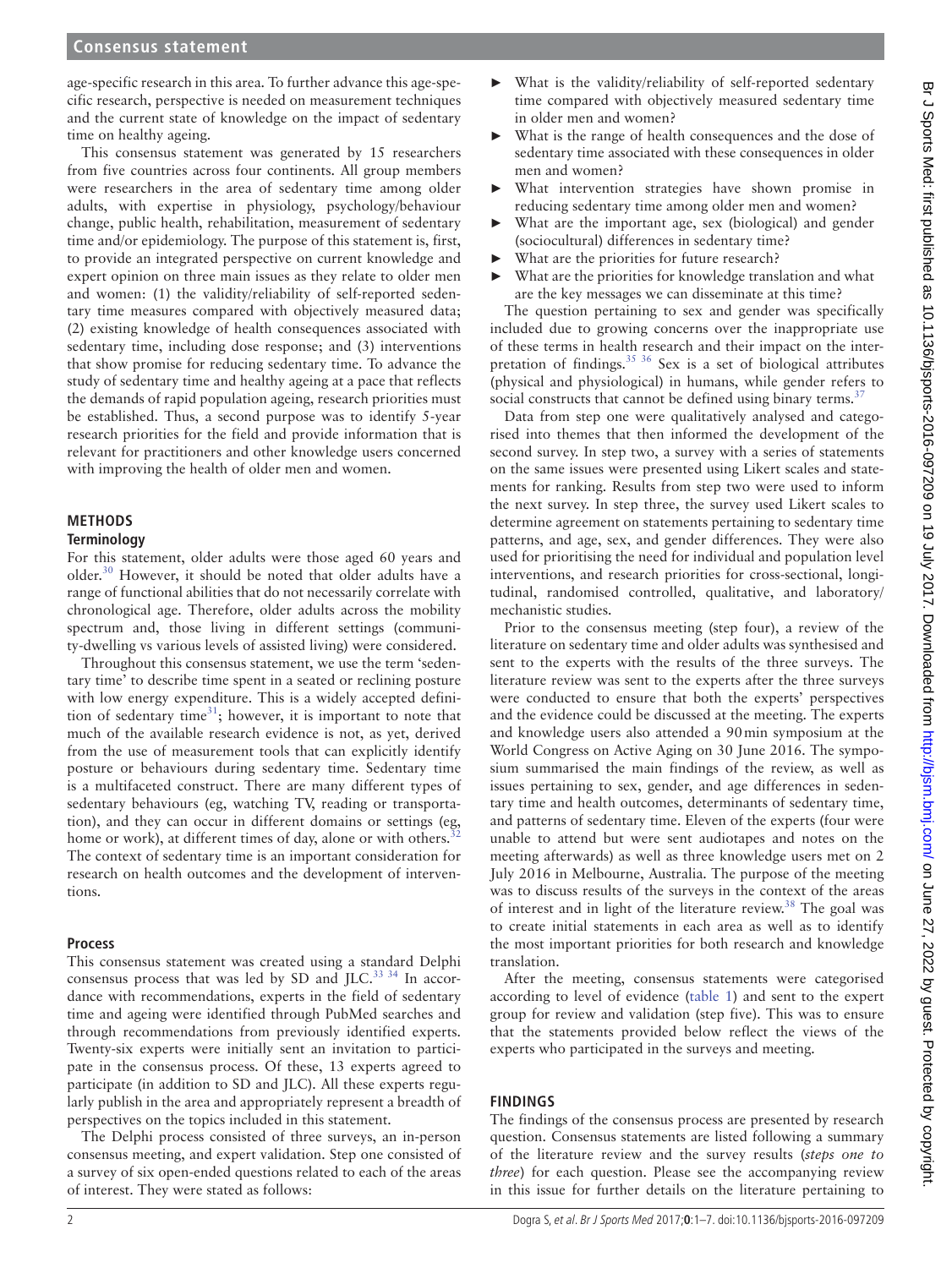<span id="page-2-0"></span>

| Table 1  | Categories of research evidence applied to statements (adapted from Buckley et al) <sup>73</sup> |                                                                                                                                                                                                    |
|----------|--------------------------------------------------------------------------------------------------|----------------------------------------------------------------------------------------------------------------------------------------------------------------------------------------------------|
| Category | Methodology                                                                                      | <b>Descriptor</b>                                                                                                                                                                                  |
| A        | Randomised, controlled trials (RCTs)                                                             | Data are overwhelmingly from RCT studies, and findings are consistent.                                                                                                                             |
|          | RCT (limited data) and high-quality observational data                                           | Few RCTs exist; they have small sample sizes and/or results are inconsistent. AND/OR<br>Observational studies supported by evidence of causality from laboratory-based or experimental<br>studies. |
|          | Non-RCTs, observational studies                                                                  | Outcomes are from uncontrolled, non-randomised and/or observational studies (overwhelmingly<br>cross-sectional).                                                                                   |
|          | Expert consensus                                                                                 | Evidence is insufficient for categorisation in A–C; panel's expert opinion.                                                                                                                        |

measurement, associations with health outcomes, and interven-tions.<sup>[38](#page-5-20)</sup>

# **What is the validity/reliability of self-reported sedentary time compared with objectively measured data in older men and women?**

The validity/reliability of self-reported sedentary time is an important issue as it influences the interpretation of studies using self-report tools. From the nine studies reviewed in the literature, seven studies compared self-report tools with accelerometers, $39-45$  and two compared self-report tools with inclinometers.<sup>[46 47](#page-6-1)</sup> Since inclinometers provide information on posture, and the definition of sedentary behaviour includes reference to posture, self-report tools should be validated against inclinometers. All but two studies reported that the self-reported tool being assessed underestimated total sedentary time. One tool was found to overestimate total sedentary time among those who accumulated more than 640 min/day, $3<sup>3</sup>$ while another tool was found to overestimate sedentary time by 1 hour/day.<sup>[46](#page-6-1)</sup> The test-retest reliability of specific sedentary activities, particularly TV time and computer use, was found to be acceptable.<sup>39 40</sup> Further information and interpretation pertaining to these studies can be found in the accompanying review. $3$ 

There was consensus that self-report measures of sedentary time have limitations in terms of validity and reliability, and that improvements in these tools are needed. However, it was acknowledged that self-report is important for examining the *context* of sedentary time and identifying specific *types* of sedentary behaviours (eg, TV viewing, reading and driving). In light of the value that self-report tools can add to sedentary time research, using valid and reliable methods of studying, the context of sedentary time was identified as a priority. The issue of measurement of movement behaviours, including sleep, over a 24-period was discussed at the meeting. Sleep was not raised through any of the three prior surveys, nor was it mentioned in any of the studies on self-report.

The consensus meeting, review of evidence and expert validation led to the development of the following statements on the use of self-reported sedentary time for research with older men and women:

- 1. Self-report has limited value for the measurement of total sedentary time. (Evidence category: C and D)
- 2. The context (what, when, where and with whom) of sedentary time is important and, at present, is primarily assessed using self-report tools. (Evidence category: D)
- 3. A comprehensive approach that includes subjective and objective measures that account for behaviours across the 24hours, such as sleep, posture, active behaviours, and sedentary time, is needed. (Evidence category: D)

# **What is the range of health consequences and the dose of sedentary time associated with these consequences in older men and women?**

Research on sedentary time and health outcomes in older adults has focused primarily on outcomes of mortality and cardiometabolic disease risk factors or outcomes. A growing body of longitudinal evidence suggests an association between sedentary time and mortality.<sup>48,49</sup> There also appears to be an association between sedentary time and some cardiometabolic disease risk factors, although much of the evidence comes from cross-sectional studies.<sup>[50–52](#page-6-3)</sup> There is a dearth of research on the association of sedentary time with other health outcomes such as cancer, pulmonary disease, mental health and more. Furthermore, few high-quality studies have looked at the association between sedentary time and geriatric-relevant health outcomes, that is, non-disease outcomes that strongly influence quality of life in this population.

Geriatric-relevant outcomes include physical function, cognitive function, urinary incontinence and mental health (depressive symptoms). Research on these outcomes and their association with sedentary time is covered extensively in the accompanying review.[38](#page-5-20) Briefly, evidence from cross-sectional studies indicates that there is an association between sedentary time and performance on functional fitness tests, strength, activities of daily living, and falls; there is also evidence of an association between breaks in sedentary time and physical function. Sex and age differences have been reported for some of these associations. For cognitive function, evidence from cross-sectional studies suggests that there is an association between sedentary time and dementia/mild cognitive impairment, performance on neurocognitive tests and brain structure/activity. However, this research should be interpreted with caution as many studies used self-report and did not define a dose of sedentary time. Only one study to date has assessed the association between sedentary time and urinary incontinence; no association was found. Evidence from a small number of cross-sectional studies of mental health suggests that higher sedentary time may be associated with greater psychological distress and depressive symptoms. To date, studies on sedentary time and sleep show no association. Finally, sedentary time appears to be inversely associated with general well-being and quality of life, based on a small number of cross-sectional studies. Of note, the majority of studies reviewed on the association between geriatric-relevant outcomes and sedentary time were cross-sectional, thus, reverse causality cannot yet be ruled out, and the term 'consequences' cannot be appropriately applied to this work. Although our objective was to assess health consequences, at this time, we can only assess associations with health outcomes.

Many studies reviewed found that associations between sedentary time and health outcomes remained significant after adjusting the models for moderate to vigorous intensity physical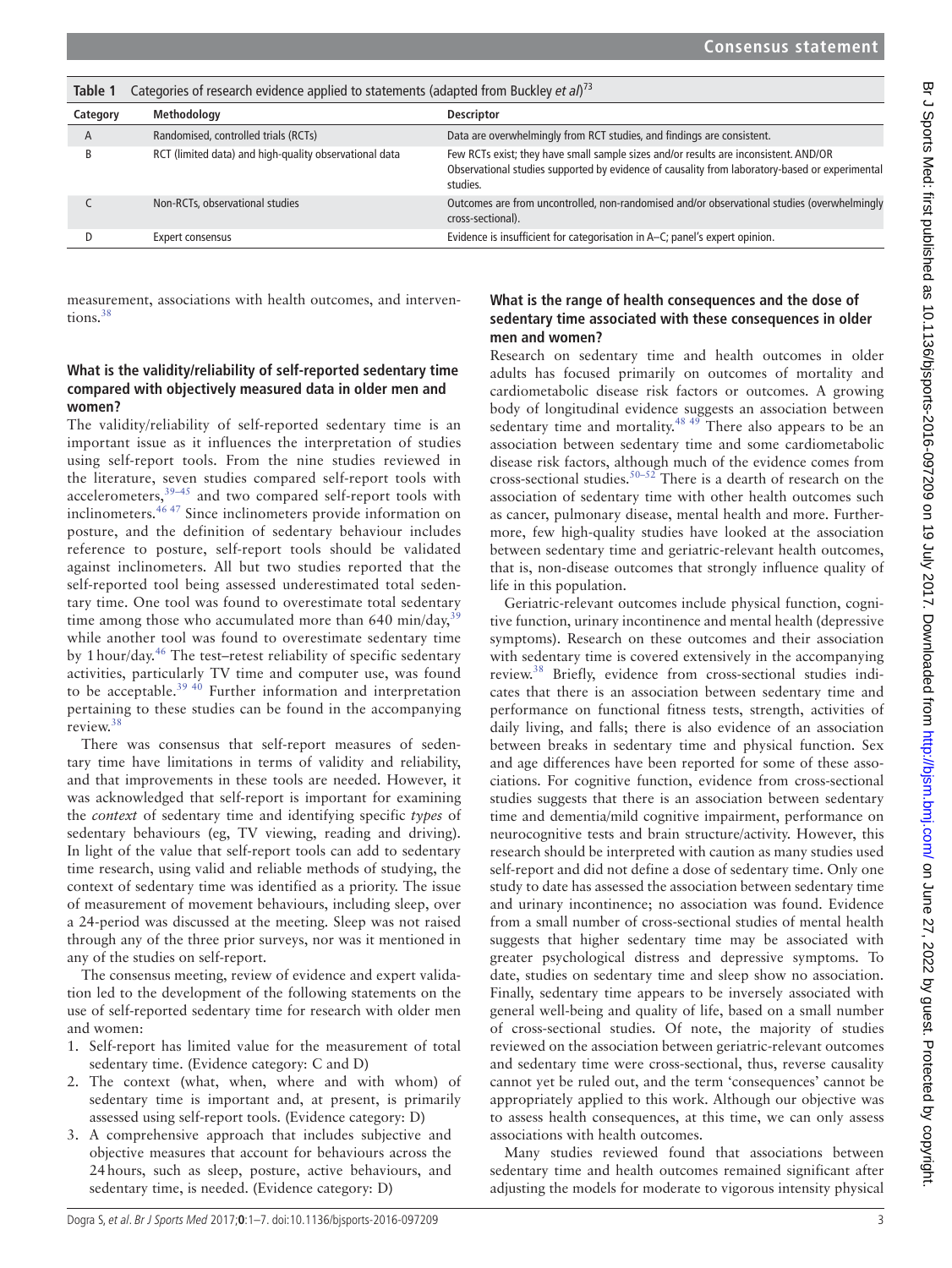activity. There is also research to suggest that among young and middle-aged adults, accumulating 60–75min of moderate to vigorous intensity physical activity can negate the effects of prolonged sitting<sup>19</sup>; no such data are available on older adults at this time. Importantly, few older adults meet minimum guidelines for physical activity.<sup>53</sup> Therefore, reducing sedentary time may have greater practical implications for older adults than it would for younger adults. More work is needed to elucidate the interactive and independent effects of sedentary time and physical activity on the health of older adults.

Through the first three steps of the Delphi process, the effect of sedentary time on physical function and cognitive function were identified as key areas that require more research, as were mental health, social isolation, and quality of life. It was generally agreed that there is a graded relationship between sedentary time and health but that this relationship likely differs by health outcome and likely is not linear. It was also agreed that due to lack of evidence at this time, it is difficult to identify or quantify a threshold where risk would become clinically relevant. The context in which sedentary time is accumulated is important to health outcomes; however, the mechanism for these contextual differences is not fully understood. The dose of sedentary time associated with negative health outcomes may vary depending on the type of sedentary behaviour; that is, activities that are cognitively and socially engaging may have different effects than those that are less engaging.<sup>[12](#page-5-22)</sup>

Throughout the surveys, there was general consensus that it is important to consider age when assessing physical function, cognitive function, isolation/loneliness, cardiometabolic disease, and quality of life; however, during the in-person meeting, it was agreed that functional ability may be more important than chronological age. Poor functional ability may be a determinant as well as a consequence of sedentary behaviour and physical inactivity, and it may affect the context of sedentary time. Specifically, older adults may live independently or in assisted living facilities. Little research has been done to understand the unique impact of these environments on sedentary time accumulation. The experts also discussed the need for research in hospital settings. In many countries, older adults are admitted to the hospital for non-life threatening conditions. This may be associated with extended in-hospital stays that lead to an increase in sedentary time and physical inactivity. $54$ 

It was also agreed that sex may influence the relationship between sedentary time and specific health outcomes, such as physical function,  $5556$  metabolic syndrome,  $52$  mental health  $57$  and quality of life.<sup>2</sup> To our knowledge, no studies have specifically addressed gender differences in the area of sedentary behaviour and ageing research. However, researchers have suggested that social and cultural norms about social behaviour are distinctly different, and thus examining gender is important in this field.<sup>[57](#page-6-8)</sup>

The consensus meeting, review of evidence and expert validation led to the development of the following statements on the association between sedentary time and health outcomes in older men and women:

- 1. There are associations of sedentary time with all-cause mortality, obesity, cardiometabolic disease, and physical function (Evidence category: C). There is limited evidence on the association of sedentary time with well-being, cancer, pulmonary disease, stroke as well as with geriatricrelevant outcomes including mobility, cognitive function, incontinence, and mental health. (Evidence category: D)
- 2. To date, there is cross-sectional evidence that suggests a graded relationship of sedentary time with health. The available evidence is insufficient to quantify the threshold

associated with clinically relevant risk. (Evidence category: D)

- 3. Associations between sedentary time and health outcomes have mainly been studied in community-dwelling older adults; more research is needed in different settings such as hospitals and assisted living facilities. (Evidence category: D)
- 4. Nocturnal and daytime sleep duration and quality may play important roles in the associations of sedentary time and health. Better methods to distinguish sleep from sedentary time are needed in order to fully understand these roles. (Evidence category: D)
- 5. The interaction between sedentary time and physical activity is important. Interactions between sedentary time and physical activity should be tested in all studies. (Evidence category: C and D)
- 6. Other variables such as sex, functional capacity, and setting may influence the relationship between sedentary time and health, but these have not been well studied. They should be included in future work; researchers are also encouraged to reanalyse previous work considering these important variables. (Evidence category: C and D)
- 7. Patterns of sedentary time are associated with some health outcomes; longer bouts and fewer breaks in sedentary time appear to be associated with worse health regardless of total sedentary time. Longitudinal and experimental research is needed to understand the impact of these patterns on specific health outcomes. (Evidence category: C and D)

# **What interventions have shown promise in reducing sedentary time among older men and women?**

High-quality intervention research on reducing sedentary time in older adults is sparse. Of the 13 studies available, seven specifically targeted reducing sedentary time,  $58-64$  while the remaining either included or exclusively targeted increasing physical activity.[63 65–69](#page-6-10) Only six were randomised controlled trials,  $66-70$  and only five had follow-up periods of 6 months or longer.<sup>66-70</sup> Most studies found statistically significant decreases in total sedentary time as a result of the intervention, and some also reported a decrease in prolonged sedentary time, or a reduction in specific types of sedentary activities. Most intervention studies did not examine changes in health outcomes; therefore, at this time, we cannot evaluate the clinical impact of reducing sedentary time in older adults.<sup>63 64 66</sup> Further information and interpretation pertaining to these interventions can be found in the supplementary table and the intervention section of the accompanying review.[38](#page-5-20)

Through the first three steps of the Delphi process, interventions targeting the environment as well as individual behaviour change were both considered important. In addition to reducing total sedentary time, breaking up sedentary time was identified as an important strategy. There was no consensus on whether interventions that focus on physical activity will be effective for reducing sedentary time, or if interventions should focus on sedentary time specifically. It was noted that interventions with a social component and interventions that were accessible to older adults across the mobility spectrum would be important considerations.

The consensus meeting, review of evidence and expert validation led to the development of the following statements on sedentary time interventions targeting older men and women:

1. A better understanding of the correlates and determinants of different types of sedentary time can be used to inform the development of interventions. (Evidence category: D)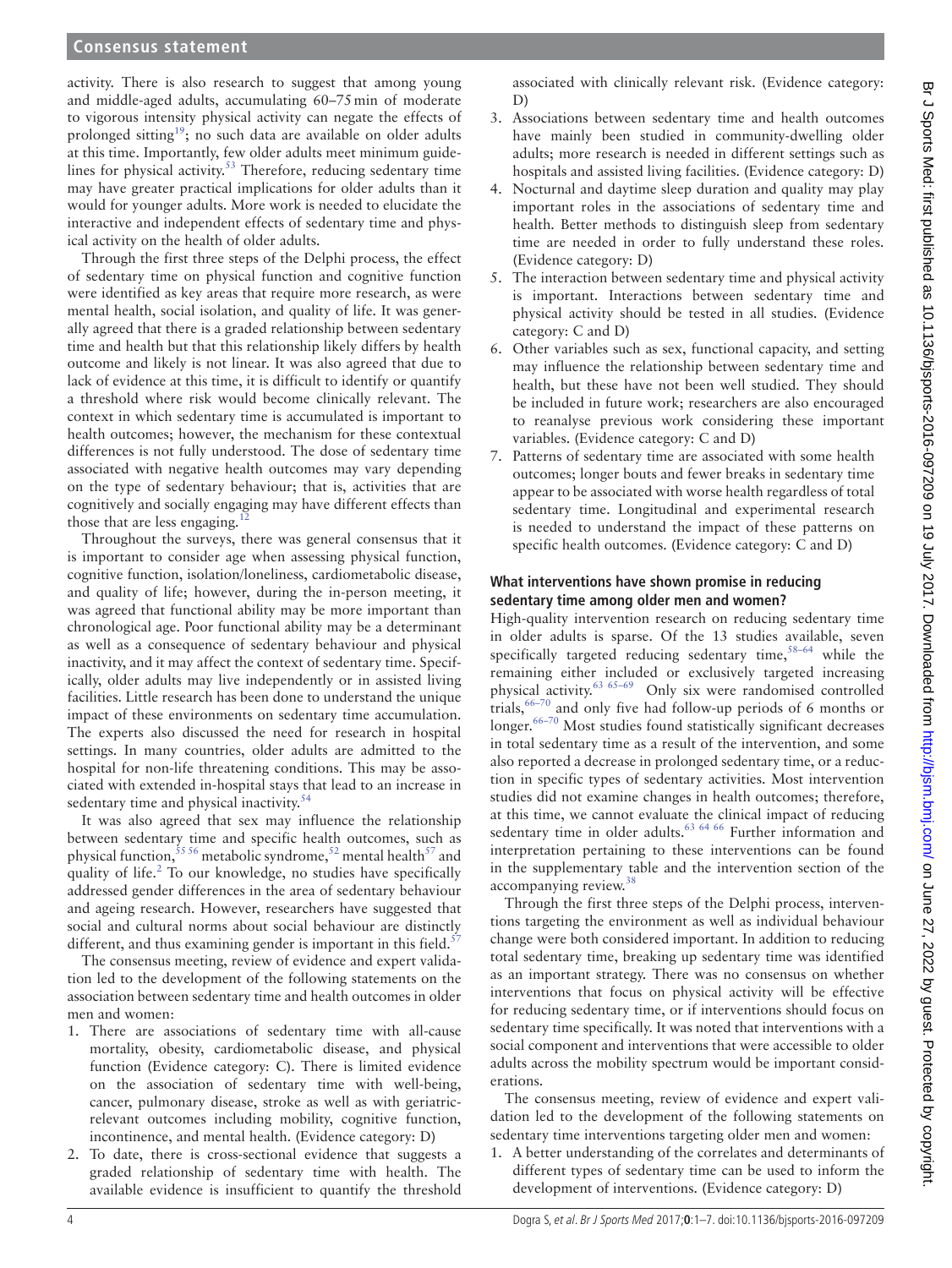- 2. Individual behaviour change interventions show promise for reducing sedentary time in the short term (Evidence category: B); long-term changes and environmental or organisational level interventions have not been assessed.
- 3. Intervention research should focus on older adults across the spectrum of function from community-dwelling older adults to those in assisted living environments. (Evidence category: D)
- 4. Intervention studies should measure changes in behaviour as well as changes in health outcomes. Without measuring both, clinically meaningful changes in sedentary time cannot be established. (Evidence category: D)
- 5. Interventions should distinguish between reclining and sitting postures as these may have different implications for people with mobility limitations as well as differential effects on health outcomes. (Evidence category: D)

# **What are the priorities for knowledge translation and the key messages we can disseminate at this time?**

Three knowledge users from three different countries were invited to the consensus meeting to consult on key knowledge translation priorities. It was agreed that there is a need for evidence-informed messages and guidelines about sedentary time for older adults. However, some research indicates that there is a lack of awareness of current physical activity recommendations, $71$  thus innovative methods for disseminating public health messages, particularly among older adults, are also needed.

The following two priorities were identified:

- 1. Recommendations are needed that integrate messages on movement across the spectrum, from sleep to vigorous intensity physical activity, throughout the 24-hour day.
- 2. Effective implementation strategies are needed to ensure appropriate uptake of recommendations.

It was also agreed that at this time, knowledge users working with older adults can provide a message that, regardless of age, ability, working status, and home setting, older adults should strive to r*educe total sedentary time, break up prolonged periods of sedentary time, and move more*. This message is already being disseminated to older adults living in some countries.[72](#page-6-13) Reducing sedentary time should be considered in leisure time, in the home, at work and during transportation.

# **Conclusions**

This consensus statement was developed through a five-step Delphi consensus process with an international group of experts in sedentary behaviour in older adults. The process was informed by a review of literature and a conference symposium. The goal was to provide consensus, based on current knowledge and expert opinion, and to help advance the field by identifying key research priorities. First, while *self-report methods* for measuring sedentary time have value for examining the context of sedentary behaviour, they require improvement from the perspective of validity and reliability. Novel methods of objectively assessing both the dose and context of sedentary time should be explored; these will be important for discerning the health consequences of different types of sedentary behaviours accumulated in different contexts. Second, research on *health outcomes* needs to expand to include the effect of sedentary time on geriatric-relevant health outcomes of physical and cognitive function, urinary incontinence, depressive symptoms, and overall quality of life. Furthermore, the dose–response relationship between sedentary time and health among older adults must be defined, and the interaction with physical activity should be examined. Third,

# **What are the priorities for future research?**

Several important gaps in the field became evident through the literature review and the Delphi process; priorities for research in the next 5 years were identified. The key priorities that emerged were: intervention strategies for reducing sedentary time, determining the dose of sedentary time associated with increased health risk, and determining the health effects of different types of sedentary behaviours (eg, TV vs computer vs reading). It was also noted that it is important for future research to examine sedentary time as a determinant of poor health and as a consequence of poor health. In step three of the Delphi process, research priorities were categorised by study design and health outcome.

The following statements on 5-year research priorities were agreed on at the consensus meeting and through expert validation:

- 1. New objective methods of providing context for sedentary time (eg, wearable cameras, global positioning system and Wi-Fi) should be further validated, and development of new self-report tools should focus on providing context to devicebased measures.
- 2. Research on sedentary time is needed in different settings and across the mobility spectrum.
- 3. Research on sedentary time needs to include geriatricrelevant health outcomes. There is a clear need for longitudinal, mechanistic, and experimental studies specifically looking at physical and cognitive function.
- 4. Research assessing the effectiveness of sedentary time reduction interventions that target the environment and organisation level, and interventions that compare the effectiveness of physical activity and sedentary time interventions, are needed.
- 5. Research is needed to develop effective implementation strategies for dissemination of sedentary time messages to older adults and professionals working with older adults.
- 6. Sex and gender may interact with sedentary time to influence health outcomes. To date, sedentary time research has not appropriately distinguished between sex and gender. Sex and Gender Equity in Research guidelines were developed by an international panel to promote the systematic reporting of sex and gender in research. $37$  Future work should stratify analyses by sex or gender, with careful consideration of the definitions of these terms; a growing number of agencies and peer-reviewed journals require such analyses.

limited work has studied the effectiveness of various *intervention strategies*, and this is a key research priority. Fourth, there is a need to provide *evidence-informed messages* for both practitioners and the public about the effects of sedentary time on the health of older adults. While it is acknowledged that recommendations are needed that integrate movement throughout the entire day, there are gaps in the research that must be addressed before that message is ready for translation. In the meantime, practitioners working with older adults can safely provide a message that all older adults should strive to reduce total sedentary time, break up prolonged periods of sedentary time, and move more.

Increasing age is associated with a decrease in physical and cognitive function, and sedentary behaviour may be a modifiable risk factor that can reduce the risk of disease and disability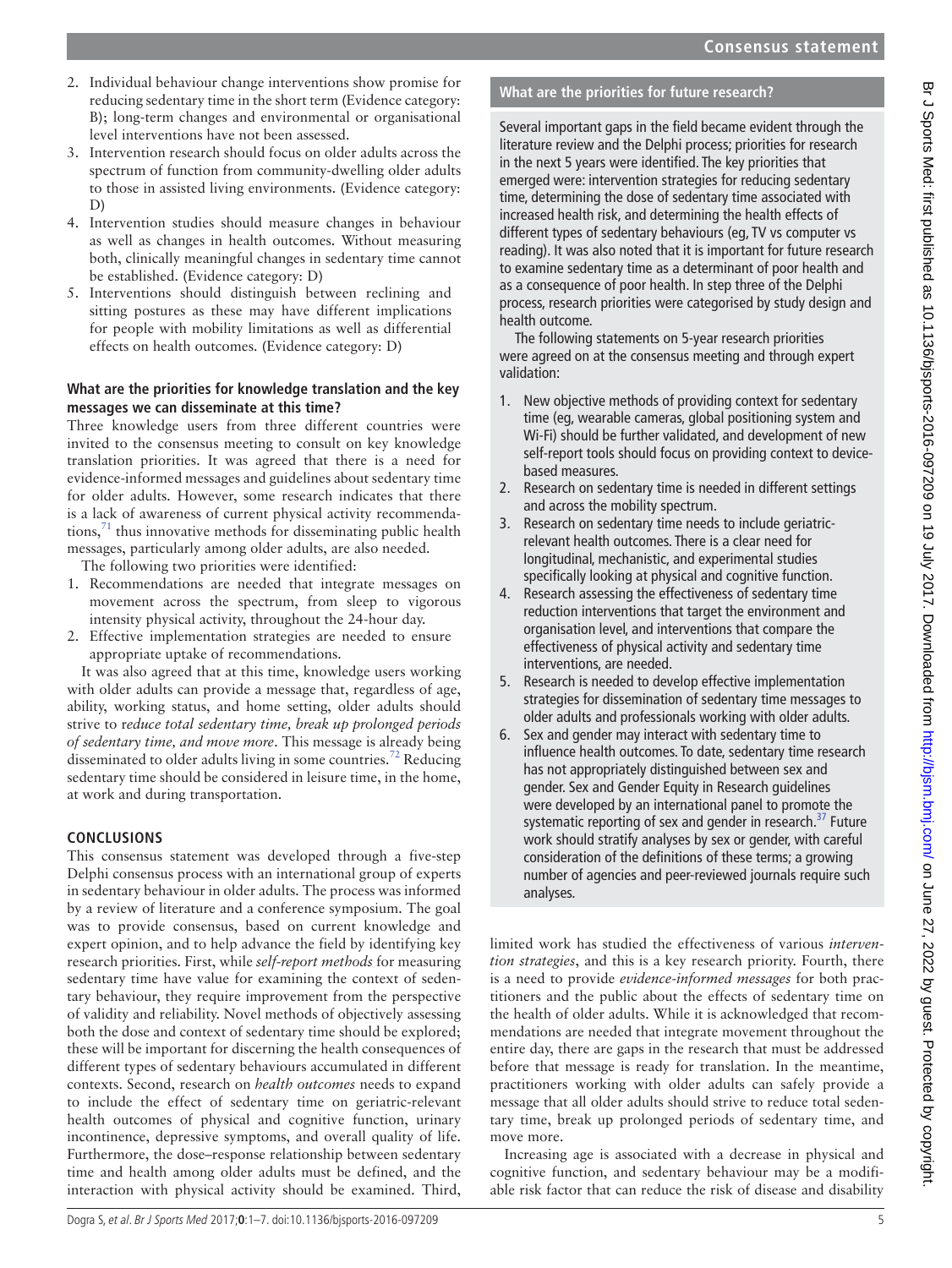# **Consensus statement**

among older adults. In light of the ageing population, there is considerable potential for reducing sedentary behaviour to improve quality of life of older adults, and perhaps ease the burden on the healthcare system. We encourage researchers and funding agencies to consider the research priorities listed for each of these areas.

#### **Author affiliations**

- <sup>1</sup>University of Ontario Institute of Technology, Oshawa, Ontario, Canada
- 2 University of British Columbia, Vancouver, British Columbia, Canada
- <sup>3</sup>Victoria University, Melbourne, Australia
- 4 University of Southern Queensland, Springfield, Australia
- 5 University of Queensland, Brisbane, Australia 6 Arizona State University, Phoenix, Arizona, USA
- <sup>7</sup> Glasgow Caledonian University, Glasgow, UK
- 8 Ghent University, Ghent, Belgium
- 9 Waseda University, Saitama, Japan
- 10University College London, London, UK
- <sup>11</sup>Waseda University, Tokyo, Japan
- <sup>12</sup>Baker Heart and Diabetes Institute, Melbourne, Australia
- <sup>13</sup>Swinburne University of Technology, Melbourne, Australia
- <sup>14</sup>CIPER, Faculdade de Motricidade Humana, Universidade de Lisboa, Lisboa, Portugal
- <sup>5</sup>Australian Catholic University, Melbourne, Australia
- <sup>16</sup>University of Lethbridge, Lethbridge, Canada

**Acknowledgements** We would like to thank Bridget Lett from the Canadian Society for Exercise Physiology; Robert (Bob) Laventure from the British Heart Foundation National Centre for Physical Activity and Health, Loughborough University (UK); and Dr Tim Henwood, Principal at AgeFIT Solutions, Australia, for their valuable contributions as knowledge users during the consensus meeting.

**Collaborators** Bridget Lett, Tim Henwood, and Robert (Bob) Laventure.

**Contributors** SD and JLC take overall responsibility for the original concept and content. MCA, SJHB, WJB, MPB, SC, PAG, SI, BJJ, KO, NO, LBS, DAS and TS contributed to the content and provided expert review of the article.

**Funding** This work was supported by the Canadian Institutes of Health Research, and by the Canadian Society for Exercise Physiology.

#### **Competing interests** None declared.

**Provenance and peer review** Not commissioned; externally peer reviewed.

**Open Access** This is an Open Access article distributed in accordance with the Creative Commons Attribution Non Commercial (CC BY-NC 4.0) license, which permits others to distribute, remix, adapt, build upon this work non-commercially, and license their derivative works on different terms, provided the original work is properly cited and the use is non-commercial. See: [http://creativecommons.org/](http://creativecommons.org/licenses/by-nc/4.0/) [licenses/by-nc/4.0/](http://creativecommons.org/licenses/by-nc/4.0/)

© Article author(s) (or their employer(s) unless otherwise stated in the text of the article) 2017. All rights reserved. No commercial use is permitted unless otherwise expressly granted.

## **References**

- <span id="page-5-0"></span>Owen N, Healy GN, Matthews CE, et al. Too much sitting: the population health science of sedentary behavior. [Exerc Sport Sci Rev](http://dx.doi.org/10.1097/JES.0b013e3181e373a2) 2010;38:105-13.
- <span id="page-5-1"></span>2 Dogra S, Stathokostas L. Sedentary behavior and physical activity are independent predictors of successful aging in middle-aged and older adults. [J Aging Res](http://dx.doi.org/10.1155/2012/190654) 2012;2012:1–8.
- <span id="page-5-2"></span>3 Harvey JA, Chastin SF, Skelton DA. How sedentary are older people? A systematic review of the amount of sedentary behavior. [J Aging Phys Act](http://dx.doi.org/10.1123/japa.2014-0164) 2015;23:471–87.
- <span id="page-5-3"></span>4 Colley RC, Garriguet D, Janssen I, et al. Physical activity of canadian adults: accelerometer results from the 2007 to 2009 Canadian Health measures survey. Health Rep 2011;22:7-14.
- 5 Matthews CE, George SM, Moore SC, et al. Amount of time spent in sedentary behaviors and cause-specific mortality in US adults. [Am J Clin Nutr](http://dx.doi.org/10.3945/ajcn.111.019620) 2012;95:437–45.
- 6 Sparling PB, Howard BJ, Dunstan DW, et al. Recommendations for physical activity in older adults. [BMJ](http://dx.doi.org/10.1136/bmj.h100) 2015;350:h100.
- Van Cauwenberg J, Van Holle V, De Bourdeaudhuij I, et al. Diurnal patterns and correlates of older adults' Sedentary behavior. [PLoS One](http://dx.doi.org/10.1371/journal.pone.0133175) 2015;10:e0133175.
- 8 Matthews CE, Chen KY, Freedson PS, et al. Amount of time spent in sedentary behaviors in the United States, 2003-2004. [Am J Epidemiol](http://dx.doi.org/10.1093/aje/kwm390) 2008;167:875–81.
- 9 Copeland JL, Clarke J, Dogra S. Objectively measured and self-reported sedentary time in older Canadians. [Prev Med Rep](http://dx.doi.org/10.1016/j.pmedr.2015.01.003) 2015;2:90–5.
- <span id="page-5-4"></span>10 Diaz KM, Howard VJ, Hutto B, et al. Patterns of sedentary behavior in US Middle-Age and older adults: the REGARDS study. [Med Sci Sports Exerc](http://dx.doi.org/10.1249/MSS.0000000000000792) 2016;48:430-8.
- <span id="page-5-5"></span>11 Dogra S, Stathokostas L. Correlates of extended sitting time in older adults: an exploratory cross-sectional analysis of the Canadian Community Health Survey healthy aging cycle. [Int J Public Health](http://dx.doi.org/10.1007/s00038-014-0540-3) 2014;59:983-91.
- <span id="page-5-22"></span>12 O'Neill C, Dogra S. Different types of sedentary activities and their Association with perceived Health and Wellness among Middle-Aged and older adults: a Cross-Sectional analysis. [Am J Health Promot](http://dx.doi.org/10.4278/ajhp.140714-QUAN-332) 2016;30:150709150949009.
- 13 Arnardottir NY, Koster A, Van Domelen DR, et al. Objective measurements of daily physical activity patterns and sedentary behaviour in older adults: age, Gene/ Environment Susceptibility-Reykjavik Study. [Age Ageing](http://dx.doi.org/10.1093/ageing/afs160) 2013;42:222–9.
- <span id="page-5-6"></span>14 Wilmot EG, Edwardson CL, Achana FA, et al. Sedentary time in adults and the association with diabetes, cardiovascular disease and death: systematic review and meta-analysis. [Diabetologia](http://dx.doi.org/10.1007/s00125-012-2677-z) 2012;55:2895–905.
- 15 Ford ES, Caspersen CJ. Sedentary behaviour and cardiovascular disease: a review of prospective studies. [Int J Epidemiol](http://dx.doi.org/10.1093/ije/dys078) 2012;41:1338-53.
- 16 de Rezende LF, Rey-López JP, Matsudo VK, et al. Sedentary behavior and health outcomes among older adults: a systematic review. [BMC Public Health](http://dx.doi.org/10.1186/1471-2458-14-333) 2014;14:333.
- <span id="page-5-7"></span>17 Hajduk AM, Chaudhry SI. Sedentary behavior and Cardiovascular risk in older adults: a scoping review. [Curr Cardiovasc Risk Rep](http://dx.doi.org/10.1007/s12170-016-0485-6) 2016;10:5.
- 18 Biswas A, Oh PI, Faulkner GE, et al. Sedentary time and its association with risk for disease incidence, mortality, and hospitalization in adults: a systematic review and meta-analysis. [Ann Intern Med](http://dx.doi.org/10.7326/M14-1651) 2015;162:123–32.
- <span id="page-5-8"></span>19 Ekelund U, Steene-Johannessen J, Brown WJ, et al. Does physical activity attenuate, or even eliminate, the detrimental association of sitting time with mortality? A harmonised meta-analysis of data from more than 1 million men and women. [Lancet](http://dx.doi.org/10.1016/S0140-6736(16)30370-1) 2016;388:1302–10.
- <span id="page-5-9"></span>20 F Leask C, Sandlund M, A Skelton D, et al. Modifying older adults' Daily Sedentary Behaviour using an Asset-based solution: views from older adults. [AIMS Public Health](http://dx.doi.org/10.3934/publichealth.2016.3.542) 2016;3:542–54.
- 21 Mcewan T, Tam-Seto L, Dogra S. Perceptions of Sedentary Behavior among socially Engaged Older adults. [Gerontologist](http://dx.doi.org/10.1093/geront/gnv689) 2016:gnv689.
- 22 Wilkin LD, Haddock BL. Functional Fitness of Older adults. [Act Adapt Aging](http://dx.doi.org/10.1080/01924788.2011.596759) 2011;35:197–209.
- 23 Fleg JL, Morrell CH, Bos AG, et al. Accelerated longitudinal decline of aerobic capacity in healthy older adults. [Circulation](http://dx.doi.org/10.1161/CIRCULATIONAHA.105.545459) 2005;112:674–82.
- <span id="page-5-10"></span>24 Rajan KB, Hebert LE, Scherr P, et al. Cognitive and physical functions as determinants of delayed age at onset and progression of disability. [J Gerontol A Biol Sci Med Sci](http://dx.doi.org/10.1093/gerona/gls098) 2012;67:1419–26.
- 25 Welmer AK, Rizzuto D, Laukka EJ, et al. Cognitive and physical function in relation to the risk of Injurious Falls in Older adults: a Population-Based study. J Gerontol A Biol [Sci Med Sci](http://dx.doi.org/10.1093/gerona/glw141) 2017;72:glw141.
- 26 Martinez-Martin P, Prieto-Flores M-E, Forjaz Maria Jo?o, et al. Components and determinants of quality of life in community-dwelling older adults. [Eur J Ageing](http://dx.doi.org/10.1007/s10433-012-0232-x) 2012;9:255–63.
- <span id="page-5-11"></span>27 United Nations DoEaSA, Population Division. World Population Ageing 2015, 2015.
- <span id="page-5-12"></span>28 Chastin SF, De Craemer M, Lien N, et al. The SOS-framework (Systems of sedentary behaviours): an international transdisciplinary consensus framework for the study of determinants, research priorities and policy on sedentary behaviour across the life course: a DEDIPAC-study. [Int J Behav Nutr Phys Act](http://dx.doi.org/10.1186/s12966-016-0409-3) 2016;13:83.
- <span id="page-5-13"></span>29 .Chastin SF, Buck C, Freiberger E, et al. Systematic literature review of determinants of sedentary behaviour in older adults: a DEDIPAC study. [Int J Behav Nutr Phys Act](http://dx.doi.org/10.1186/s12966-015-0292-3)  $2015:12:127$
- <span id="page-5-14"></span>30 Organization WH. Global Strategy and Action Plan on Ageing and Health. 2016.
- <span id="page-5-15"></span>31 Standardized use of the terms "sedentary" and "sedentary behaviours". Appl Physiol Nutr Metab 2012;37.
- <span id="page-5-16"></span>32 Chastin SF, Schwarz U, Skelton DA, et al. Development of a consensus taxonomy of sedentary behaviors (SIT): report of Delphi Round 1. [PLoS One](http://dx.doi.org/10.1371/journal.pone.0082313) 2013;8:e82313.
- <span id="page-5-17"></span>33 Hsu C-C, Sanford B. The Delphi Technique: making sense of Consensus Practical Assessment. Research & Evaluation 2007;12:8.
- 34 Jones J, Hunter D. Consensus methods for medical and health services research. BMJ 1995;311:376–80.
- <span id="page-5-18"></span>35 Day S, Mason R, Lagosky S, et al. Integrating and evaluating sex and gender in health research. [Health Res Policy Syst](http://dx.doi.org/10.1186/s12961-016-0147-7) 2016;14:75.
- 36 Gahagan J, Gray K, Whynacht A. Sex and gender matter in health research: addressing health inequities in health research reporting. [Int J Equity Health](http://dx.doi.org/10.1186/s12939-015-0144-4) 2015;14:12.
- <span id="page-5-19"></span>37 Heidari S, Babor TF, Castro P, et al. [Sex and gender equity in research: rationale for the SAGER guidelines and recommended use]. [Epidemiol Serv Saude](http://dx.doi.org/10.1186/s41073-016-0007-6) 2017;1:2.
- <span id="page-5-20"></span>38 Copeland J. Older adult's Sedentary Time: Measurement, Health Consequences and Interventions. BJSM 2017.
- <span id="page-5-21"></span>39 Van Cauwenberg J, Van Holle V, De Bourdeaudhuij I, et al. Older adults' reporting of specific sedentary behaviors: validity and reliability. [BMC Public Health](http://dx.doi.org/10.1186/1471-2458-14-734) 2014;14:734.
- 40 Visser M, Koster A. Development of a questionnaire to assess sedentary time in older persons--a comparative study using accelerometry. [BMC Geriatr](http://dx.doi.org/10.1186/1471-2318-13-80) 2013;13:80.
- 41 Gardiner PA, Clark BK, Healy GN, et al. Measuring older adults' sedentary time: reliability, validity, and responsiveness. [Med Sci Sports Exerc](http://dx.doi.org/10.1249/MSS.0b013e31821b94f7) 2011;43:2127–33.
- 42 Gennuso KP, Matthews CE, Colbert LH. Reliability and validity of 2 Self-Report measures to assess sedentary behavior in older adults. [J Phys Act Health](http://dx.doi.org/10.1123/jpah.2013-0546) 2015;12:727–32.